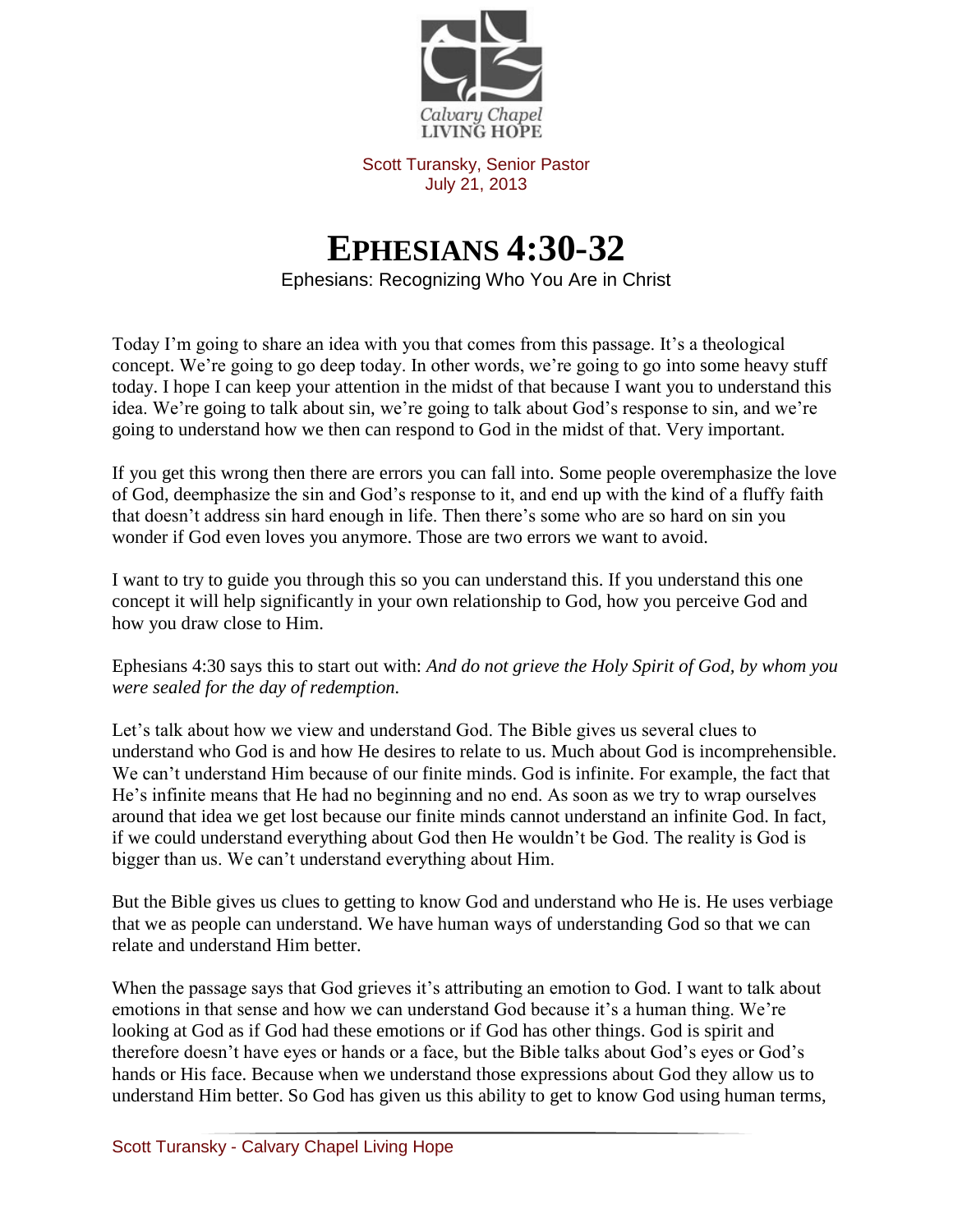like eyes and hands and face and emotions and so on, so we can get to know Him. Let me show you some examples of this in the Bible.

In Deuteronomy 33:26-29 notice the description of God in human terms and what it does for us when we see that. *"There is no one like the God of Jeshurun, who rides across the heavens to help you and on the clouds in his majesty. The eternal God is your refuge, and underneath are the everlasting arms. He will drive out your enemies before you, saying, 'Destroy them!' So Israel will live in safety; Jacob will dwell secure in a land of grain and new wine, where the heavens drop dew. Blessed are you, Israel! Who is like you, a people saved by the Lord? He is your shield and helper and your glorious sword. Your enemies will cower before you, and you will tread on their heights."*

Does God really ride in the chariot on the clouds? Is He really a sword and a shield? No. Those are descriptive words that allow us to understand God and to trust Him better. They are picture words that give us an understanding about who God is.

When we go to Ephesians 4:30 today we have a picture word, a picture verse that helps us understand God and how He wants to relate to us. Notice how it says in verse 30, *And do not grieve the Holy Spirit of God, by whom you were sealed for the day of redemption.* So we're attributing emotions to God. What emotions are attributed to God is very important because it helps us understand God and how He wants to relate to us and how He views us.

Emotions in general help us as people in a number of ways. But one of the ways that emotions help us is they either help us draw close to someone or pull back from someone. That's just one of the ways that happens in emotions.

Here's why this truth is so important today. If we view God as grieving our sin then we're drawn closer to Him. If we view God as angry when we sin then we move further away. A very important understanding I think about who God is and how He relates to us. This one truth if we understand it today can help you have a significantly close relationship with God. He doesn't just want to be transcendent out there in the universe. He wants to have a personal relationship with you and me. He wants to be personally involved with us on a daily basis.

So here's the big important question that I want you to think about today with me. Does God get angry with Christians when they sin? That's what I want to look at with you because I believe the answer is no. Let me explain this. I think for some of you this is going to be tremendously freeing. It's going to grab you and you're going to say, "Wow. I can draw closer to God now." Now I don't want you to think I'm taking a soft stand against sin. I don't think that's true and I think you'll see the balance as we go through here. In fact if you misapply this truth then I think you can end up with some wrong theology. So I want to be careful how we talk about this. We're going to come back to this idea of God's firmness when it comes to sin in a moment.

In the Old Testament we saw something happen. We saw that when God's people sinned in the Old Testament He was angry with them and took a stand against them. Very important. But something happened that changed the way that God relates to us now and that happens because we moved from Old Testament to New Testament, an old covenant to a new covenant. Christ's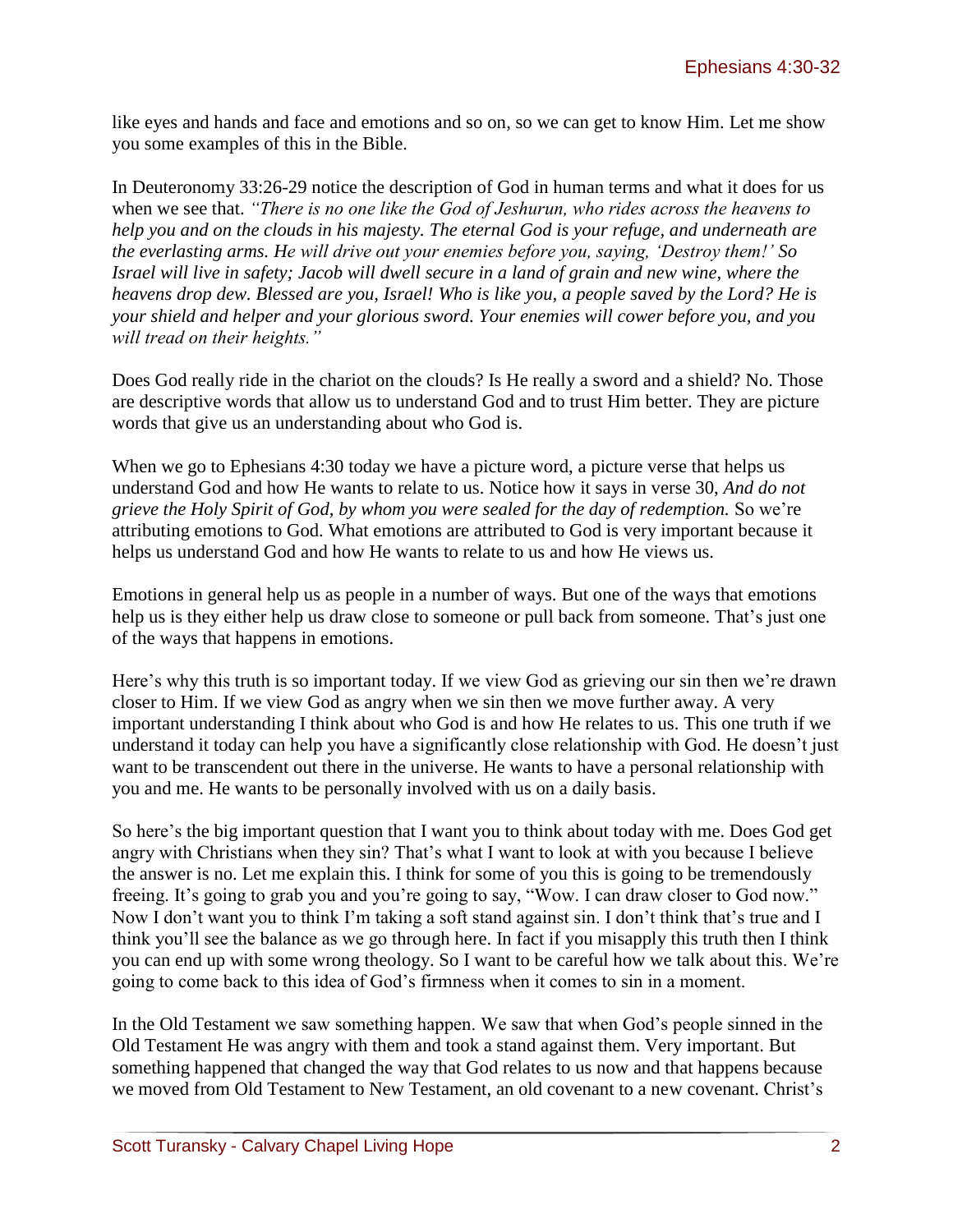sacrifice at the cross becomes very significant here. Because Christ's sacrifice was payment in full for the penalty of sin past, present, and future. Do you believe that? If you believe that Christ's sacrifice paid the penalty for sin and God's wrath was taken care of in the cross then that's going to make an important statement about how God relates to you and me now, even when we do the wrong thing.

Let me share with you some scripture that'll help you understand what I'm saying. It's not just me speaking; I want you to see from the Bible what God says. The question is does God get angry with Christians when they sin? That's the question we're looking at.

I want to look at a passage in the New Testament that's reflecting on that. What the writer of the Hebrews is doing here is he's looking at the Old Testament covenant and he's helping us see that now in New Testament times we're living in a different way.

Here's what he's saying as he's quoting the Old Testament. Hebrews 8:8-13 says, *"The days are coming, declares the Lord, when I will make a new covenant with the people of Israel and with the people of Judah. It will not be like the covenant I made with their ancestors when I took them by the hand to lead them out of Egypt, because they did not remain faithful to my covenant, and I turned away from them, declares the Lord.* There's something old and something new. In the Old Testament they did the wrong thing, He turned away from them. Very important.

*This is the covenant I will establish with the people of Israel after that time, declares the Lord. I will put my laws in their minds and write them on their hearts. I will be their God, and they will be my people. No longer will they teach their neighbor, or say to one another, 'Know the Lord,' because they will all know me, from the least of them to the greatest. For I will forgive their wickedness and will remember their sins no more." By calling this covenant "new," he has made the first one obsolete; and what is obsolete and outdated will soon disappear.*

What happened between the old covenant and the new covenant? Theologically something happened there and it has to do with God's response to sin in a believer's life. He says, *"For I will forgive their wickedness and will remember their sins no more."* Interesting. We haven't talked about God's anger yet here, but we're talking about what happens between the old and the new covenant.

In 2 Corinthians 5:17-20 get this idea. *Therefore, if anyone is in Christ, the new creation has come: The old has gone, the new is here!* What is the old, what is the new? Let's read on. *All this is from God, who reconciled us to himself through Christ and gave us the ministry of reconciliation: that God was reconciling the world to himself in Christ, not counting people's sins against them. And he has committed to us the message of reconciliation. We are therefore Christ's ambassadors, as though God were making his appeal through us. We implore you on Christ's behalf: Be reconciled to God.*

Let me show you another. Romans 4:7-8: *"Blessed are those whose transgressions are forgiven, whose sins are covered. Blessed is the one whose sin the Lord will never count against them."*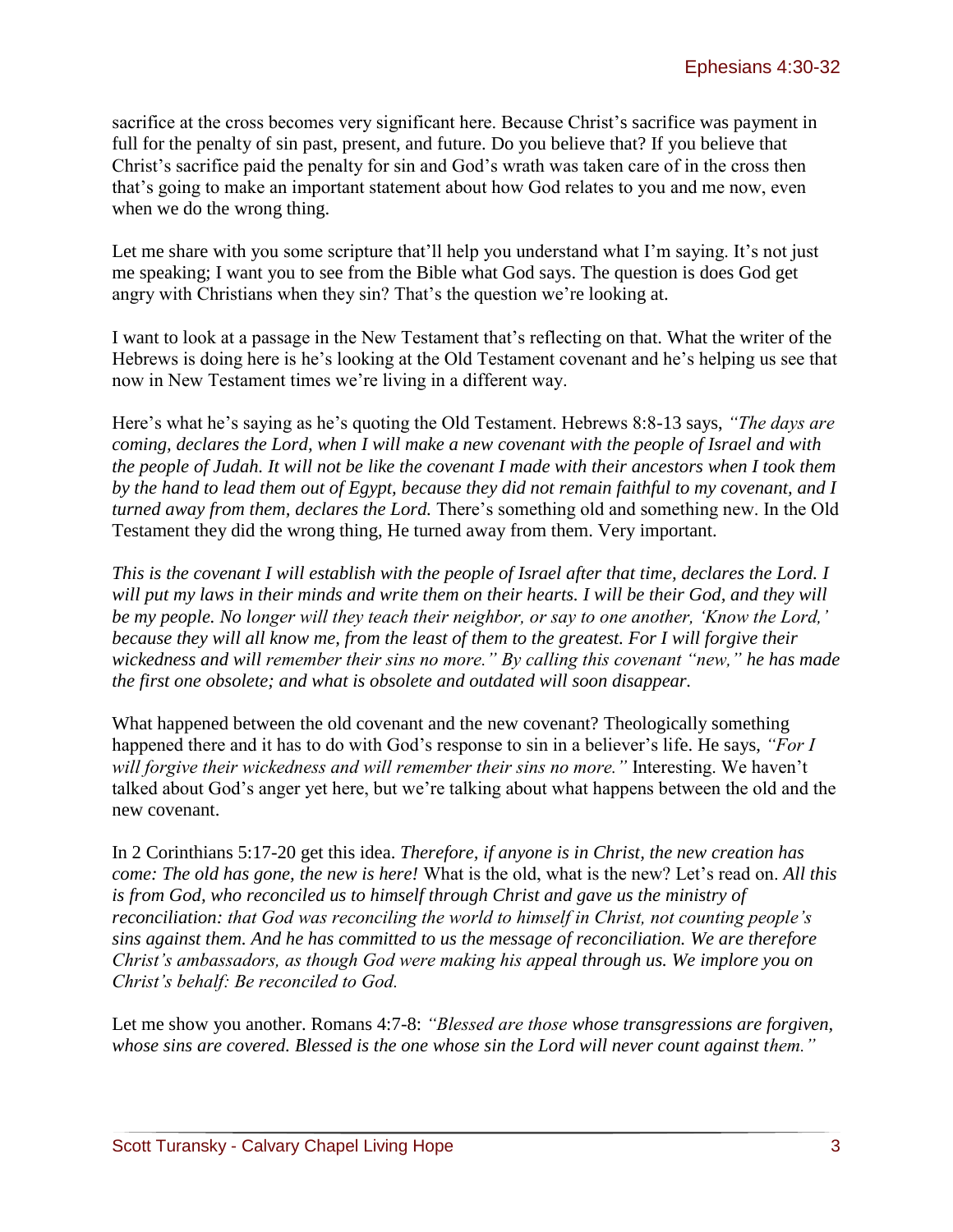Also in that chapter, Romans 4:22-25: *This is why "it was credited to him* (the *him* is Abraham) *as righteousness." The words "it was credited to him" were written not for him alone, but also for us, to whom God will credit righteousness—for us who believe in him who raised Jesus our Lord from the dead. He was delivered over to death for our sins and was raised to life for our justification.*

Something happened in the resurrection and crucifixion of Christ. Something happened that provided justification to us so we can have a different kind of relationship with God.

Now let's ask the question about God's anger. Does God get angry with Christians when they sin? John 3:36 says this: *Whoever believes in the Son has eternal life, but whoever rejects the Son will not see life, for God's wrath remains on them.* The person who's a Christian is redeemed, saved, and receives this eternal life. That's a contrast between the person who doesn't accept Christ and the wrath of God remains on them. In other words, the wrath of God doesn't remain on the Christian who has made a commitment to God inside.

Now put that together with our verse for today, Ephesians 4:30. God's visceral response, His emotional response attributed to Him regarding our sin isn't anger, it's sadness. Interesting. For the Christian no longer does sin have to be punished. For believers it's already taken care of, but sin damages our lives. So there's still a response from God towards sin. Not for justice, but because we're missing out on something and God desires us to enjoy the tremendous benefits that come with the Christian life He designed for us. So it makes Him sad, so to speak, as we're trying to understand God, sad when we are not responding to the sin in our lives.

If you imagine God is angry with you, first of all you miss the salvation that God has provided for us, that God somehow still needs justice. The penalty for all sin has been paid, so the imagination of God being angry with you when you sin pushes you away from God as if God is displeased with you. That's not the case. If you're a Christian God is very pleased with you. When we sin He is grieved because He knows the damage we cause ourselves and others by not living according to His plan.

So why do we obey then? If God doesn't get angry with us, why do we obey? Because we aren't externally motivated. We're not obeying God just because of fear of punishment, we're motivated eternally out of love, out of gratefulness, out of a desire to have the blessings that God provides. If we attempt to relate to God out of fear of His wrath, we're putting ourselves back in the old covenant and walking away without grace.

It's important for us to understand this idea, the difference between the old covenant and the new covenant, and it gives us a tremendous theological freedom but a personal freedom as we come before the Lord. It's very important.

We don't want to get stuck at the cross and imagine ourselves continuing at the cross because we have the resurrection three days later. Somehow in the midst of the resurrection God does this amazing thing and frees us and provides us with new life. The resurrection changes almost everything.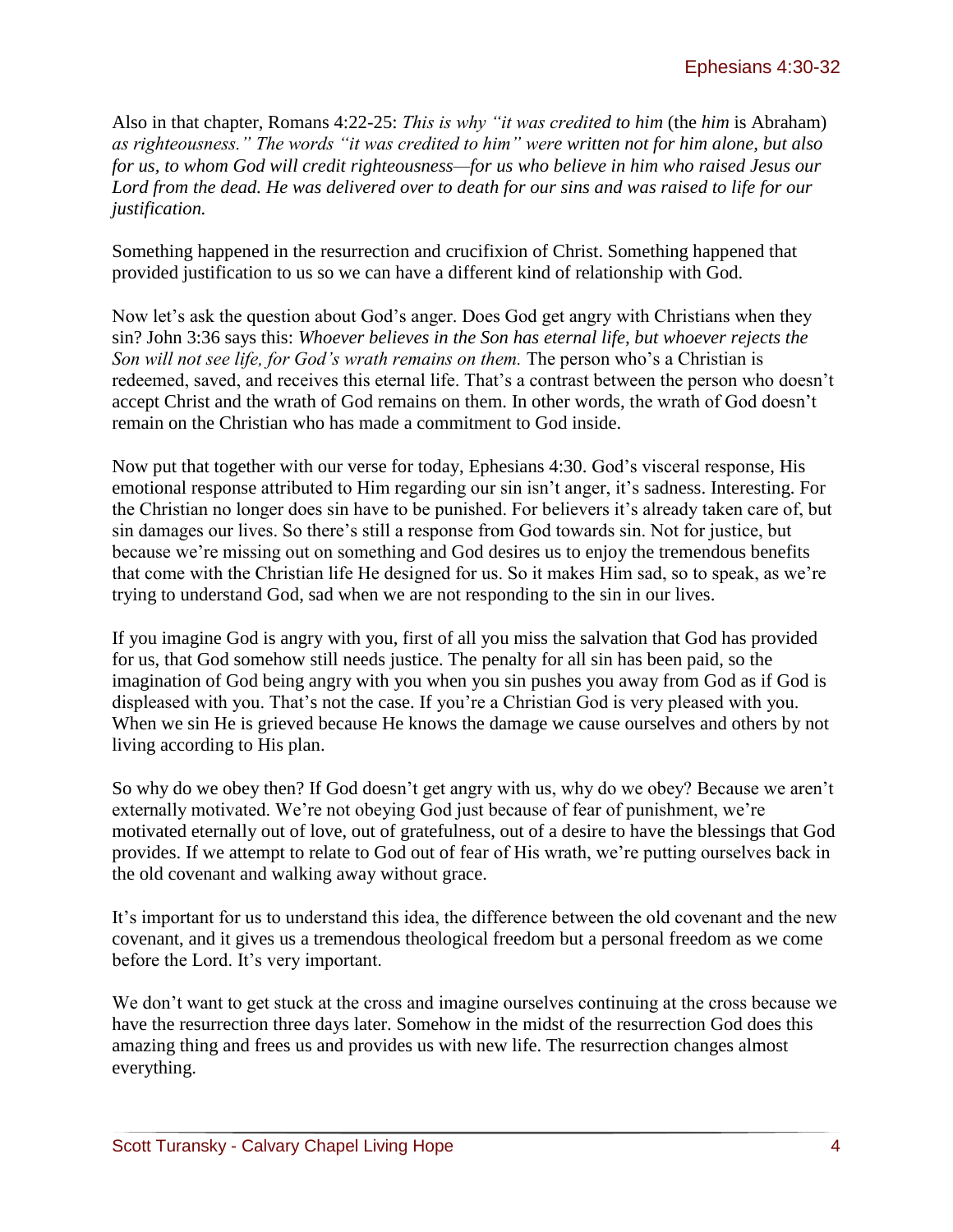But, let's ask this question. What about the fact that the word of God says that God disciplines us as His children? Because He does discipline us when we sin. So we have to consider that question. But our understanding of discipline often comes from our own training from our parents. It often comes with a sense of the way our parents disciplined us, many times disciplining us with this sense of a punitive response. You did this, so you get that. Some kind of an angry response that sometimes does some damage to us theologically.

I think that's important because I think if we misunderstand this idea even as parents we get ourselves into trouble. This external form of motivation is not only theologically wrong, but it warps our understanding of God. Externally focused parent training teaches children to ask the wrong questions about life.

If you were raised with heavy doses of reward and punishment in your life as a child that means your parents often said things like, "If you don't cut it out, I'm going to…" and then they imagine some terrible thing that they're going to do to you if you don't cut it out. Or on the other end they say, "Do this and I'll give you that." It's external rewards. "Clean up your toys and I'll give you a video so you can watch." Parents who rely too much on externals in their approach to child training teach kids to ask the wrong questions about life. And inadvertently they teach their children bad theology I'm convinced.

So if we're raised with that kind of mentality, "if you don't cut it out I'm going to…" or "if you do this I'll give you that" reward and punishment then we end up asking the wrong questions out of life. What am I going to get out of this? Or can I get away with this without anybody knowing? Wrong questions.

When parents have good theology it comes out in their words. After all, why should a child clean up the mess? Is it so they can get something out of it or is it because it's the right thing to do? The way that we work with our children communicates theology to them.

This problem with this idea of discipline being attached to a punitive or justice response is that that's not what the word 'discipline' means. The word 'discipline' primarily comes from the word 'training' or 'teaching.' That's what it means. It doesn't have anything to do with anger or punishment inherently.

One good example of this difference between discipline and punishment has to do with a trainer, a coach who helps you to get where you want to be, to do what you want to do, to move from where you are to where you want to be. The training's hard, it's painful sometimes. But in the end there's no anger and punishment involved unless you've got a bad coach. The idea is training and God wants to do the same thing with us. God's disciplining us like an athletic training experience.

When God looks at us He sees the perfection of Christ because of the cross and the salvation that we have if we've accepted Jesus Christ as our Lord and Savior. We're perfected in Christ spiritually. However, we still have sin habits that need to be addressed in ways which we don't understand God, that hinder us from relating fully to Him and to other people. That's why God has placed the Holy Spirit into our lives, to be in that role. That role that helps to discipline us, to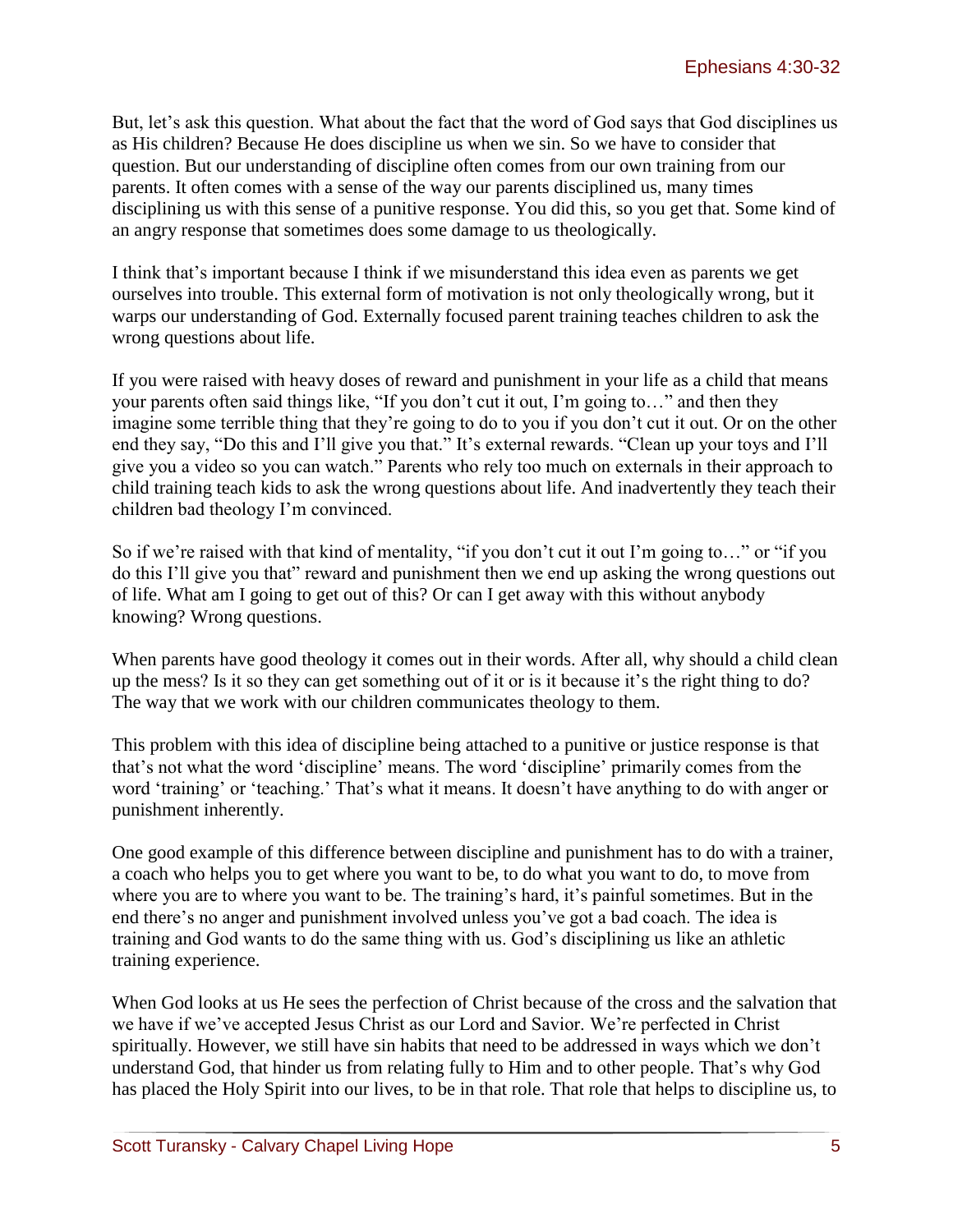help us experience God's grace in various ways. There's no ager or punishment involved in that process. In fact, scripture specifically says that it's the goodness of God or the kindness of God that draws us to repentance.

Let me show you this. In Romans 2:4 it says, *Or do you show contempt for the riches of his kindness, forbearance and patience, not realizing that God's kindness is intended to lead you to repentance?* Not punishment. Not anger. It's God's kindness that leads us in that direction.

Now we have to ask some important questions as we look at this subject. From the Bible we see some times when God actually is very firm with sin. Remember Ananias and Sapphira? Boom! They're dead in the church. God has a desire to keep His church pure. So in that case His firmness knocks off Ananias and Sapphira. They're gone.

In fact in the passage we read often when we celebrate the Lord's Table 1 Corinthians 11. It says these words: *For those who eat and drink without discerning the body of Christ eat and drink judgment on themselves. That is why many among you are weak and sick, and a number of you have fallen asleep.*

In other words, many of you have been executed because you misappropriate God's communion time. That tells me God's pretty firm when it comes to sin. Very important for us to understand that concept because firmness is part of God's whole plan. It goes together. God wants to train us. Firmness is there. He wants to protect His church so firmness is there. We need to be aware of that. We need to be conscientious in our desire to move toward God and do what's right. We can't just presume upon the grace of God and then go sin.

That's why there was a problem in Romans 6 and so Paul is developing this whole idea of faith and how we're saved by faith and grace saves us. The question is asked in Romans 6, well then should we go back and sin? What's the motivation for us to go forward? The very fact that the question is there is an indication that the truth is present that our motivation is to do what's right because of something going on inside of us, not because of this fear of punishment.

God usually disciplines or trains us through our circumstances. He allows and even orchestrates our circumstances so they fall apart in such a way that they will expose our areas of sin or wrong thinking about God so that we'll be motivated to seek the truth. He doesn't do this because He's angry, He allows natural events or consequences so we'll turn to Him for answers and become conformed to the image of Christ.

The reason it's so important to understand the distinction here is because when we believe that God is angry with us then we tend to pull away from Him rather than move toward Him. When we know that He's allowing events in our lives to train us then we're more likely to turn to Him and ask the question, what can I learn from this? How is God preparing me for the future? If we believe our circumstances are punishment for our misdeeds or that we've done something wrong, we tend to injure them and pull away from God in a personal way. Very important.

We just have to ask the question. In your life do you find yourself pulling close to God? Especially when you do something wrong. When you do something wrong you want to be drawn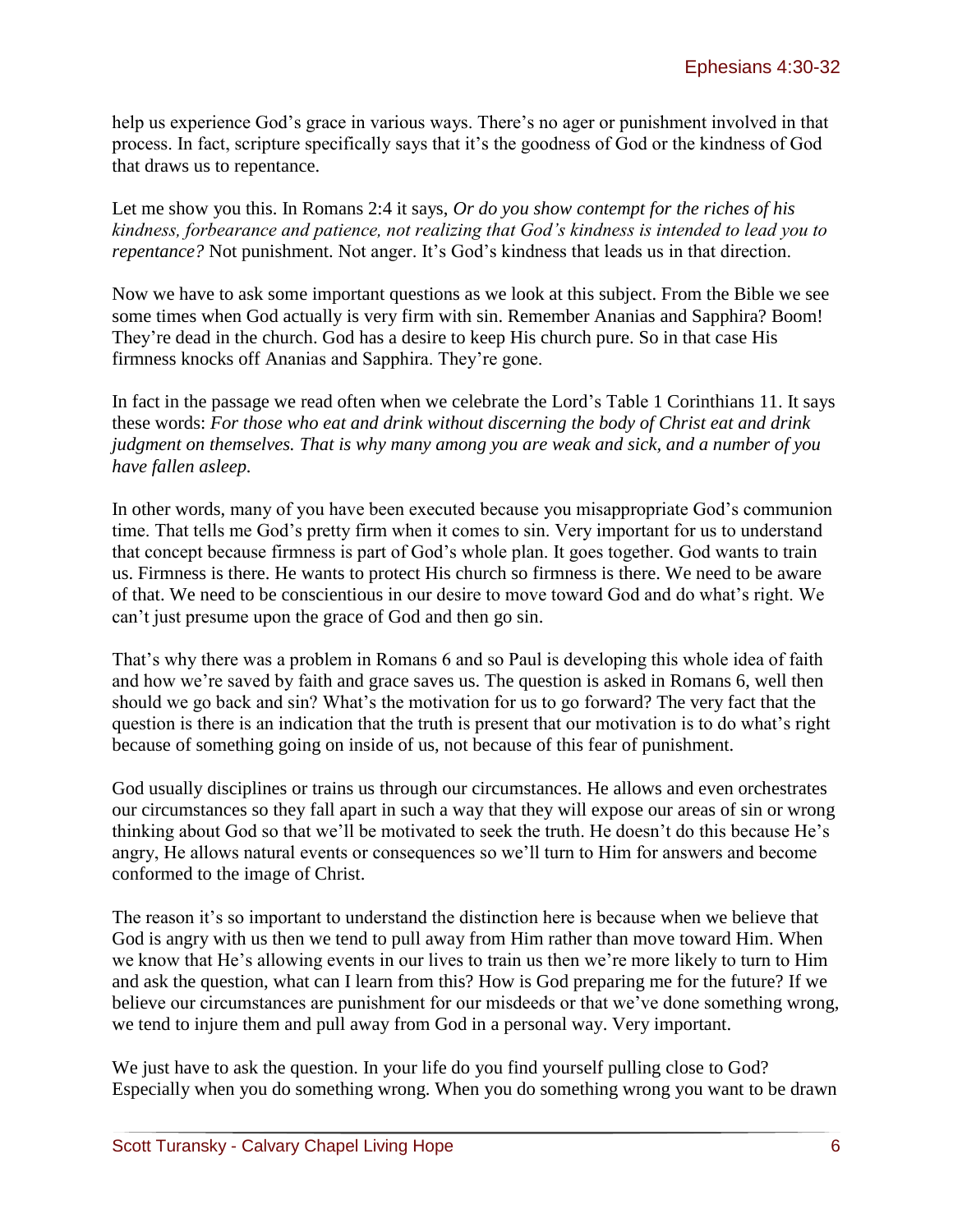to God and say, "God, please forgive me for that," instead of saying, "Oh no. God knows I just sinned. I'm going to pull away." We move toward God instead of pulling away from God in the midst of these things.

We know that His unconditional love is our motivation to stay close to Him and to view life circumstances as this precious gift that He's given to us. I think that when we understand this it makes a radical impact on our faith in the Lord, our personal walk with Christ. Because we're either going to be moving closer to God or we're going to be moving further away.

If you're pulling away from God because you sinned then you're not thinking rightly about God because God is your coach. I don't want to say God's a coach. Let's see, the Holy Spirit is a coach to us, guiding us to move forward, and He wants us to be moving forward in that particular way. We want to take those mistakes that we make, the things that we need in order to move that direction.

What I want to do is amplify an idea here that I see in scripture that will help us significantly to understand God grieves or the Holy Spirit grieves when we sin, that God doesn't get angry with Christians when they sin. Obviously God is angry at sin. He hates sin. But because the sacrifice of Jesus Christ is paid for us, we're free.

I want to talk to you today if you're not a Christian and you've come today. I want to talk to you for a minute because mainly the message today is for Christians. But if you're not a Christian today and you're listening to this you need to understand some very important things about this, about what God is saying here. In fact, I think this might be a great motivation for you to choose Jesus Christ as your Lord and Savior for yourself.

When we say "Savior" we imply that someone has a problem, that they need to be saved from something. Some people think that they're pretty good already and thus the saving that takes place is very minimal. "I don't need that much." In fact some people believe that God takes nice people and makes them nicer through salvation. That is not true. What God does is He takes sinners and saves them. We must understand that.

If you're not a Christian today you want to grab this idea and understand. "Wow, that's really interesting. God takes me as a sinner and moves me through a saving process to this close relationship with Him where the wrath of God is taken care of." We also have to understand that if you're not a believer yet today then you are an object of wrath. You must understand that. Certainly God loves you, but you must understand that the sin that you have from past, present, and future is attached to you so that when God sees you the wrath of God is there. This is so motivating it seems to me. You want to say, "Oh man, I don't want to do that! I want to get saved! I want to become a Christian because I do not want that happening in my life."

You see, God has a problem. God loves us very much. But God is holy. The fact that He loves us means He wants to draw close to us and have this personal relationship, but because He's holy He cannot be in the presence of sin. So God created the solution that we call salvation. And that solution of salvation is the way that God bridges His holiness and His love together.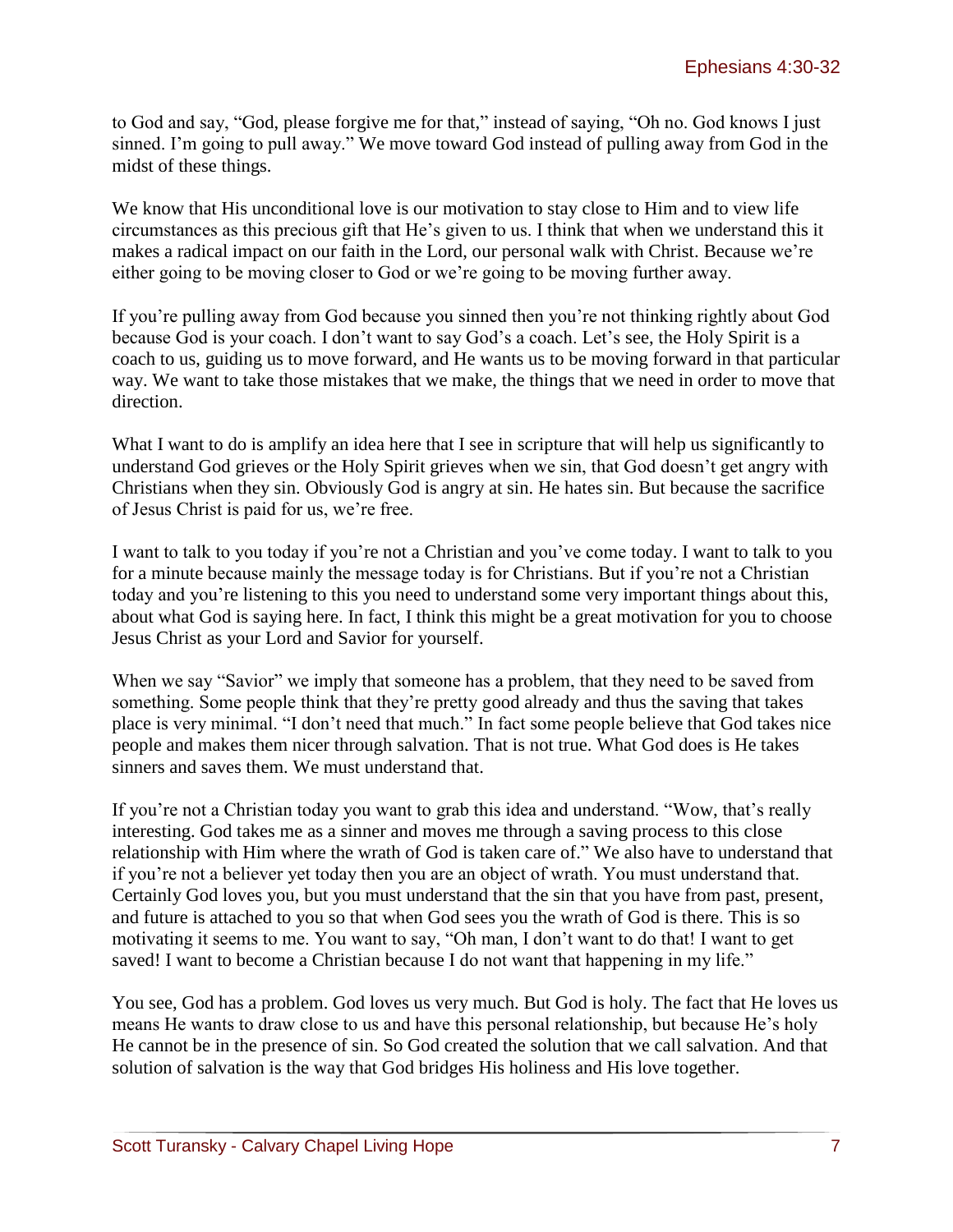Let me show you a passage of scripture that ties this together, that helps you understand, if you're not a Christian today, that God loves you deeply and you don't want to be an object of God's wrath. So this is the motivation to get saved. Let's look at John 3:16 and following.

Sometimes we just quote John 3:16, which is about God's love. Let's look at the rest of the verses too. John 3:16 says, *For God so loved the world that he gave his one and only Son, that whoever believes in him shall not perish but have eternal life. For God did not send his Son into the world to condemn the world, but to save the world through him.* 

Now notice the difference between believers and nonbelievers. *Whoever believes in him is not condemned, but whoever does not believe stands condemned already because they have not believed in the name of God's one and only Son.* 

Salvation is not optional. Salvation provides for you the basis upon which God then is able to help you to be the person that He wants you to be. But it starts with this personal commitment that you make to Him. It starts with you asking Him to be your Savior, not just turn you into a nice person. We're talking about what it means for God to save us. That's why this is so significant.

Once you understand this truth about who God is and that He loves us and He wants to draw close to us then we want to become a Christian. Get rid of that wrath part and then allow God to perfect us and be the people that He wants us to be. When we understand this radical truth and we're drawn to God because of His love for us, knowing that He doesn't tolerate sin but He works with that sin in our lives to move us in a progressed forward, then we can look at our own lives. It changes the way we respond to life situations and that's why we come to the next two verses.

Now that we've talked about God and God's grieving over our sin as opposed to God being angry with Christians when we sin, I want you to look at the next two verses that talk about our response and how we handle our own anger. Verse 31 in Ephesians 4 says, *Get rid of* and now there's six words for anger. In case you might not fit into one category, there's six of them that will help us all fit in here somewhere.

*Get rid of all bitterness*. That's anger that's accumulated because of past offenses that's causing you to be more easily angered and more dramatically angered on the spot. That's what bitterness does. *Get rid of all bitterness.* 

The next one's *rage.* Rage is anger that's controlling you. The energy that's come in; you can't even think straight. You're just furious. That's rage.

The next one is *anger.* The next one is *brawling.* That's fighting because you're angry.

The next one is *slander.* Slander is saying mean things about someone because you're angry.

*Along with every form of malice.* Malice is laying on your bed and planning evil because you're angry with someone. That pretty much ties it up there.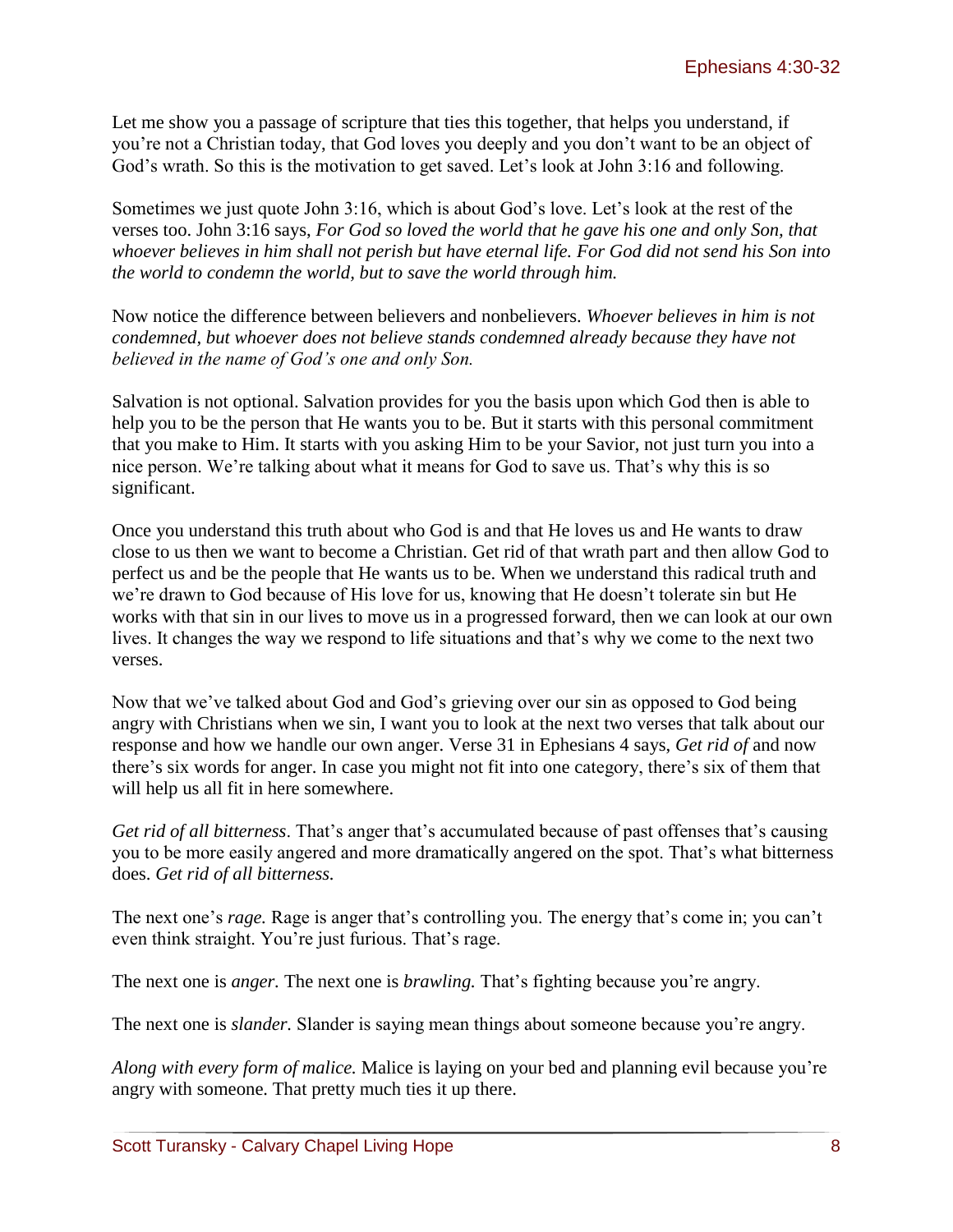Six different words for anger. And he says get rid of them all. We shouldn't be keeping those things as Christians. You do not want to have those things as part of your identity, as part of who you are.

How are you going to get rid of those? We go to the last verse, verse 32. *Be kind and compassionate to one another, forgiving each other.* Why? Why are we forgiving each other? Because they deserve it? No. We're *forgiving each other*, *just as in Christ God forgave you.* 

You have to understand. The reason you want to get rid of your own personal anger issues doesn't just have to do with so you'll be a more pleasant person. Although there are benefits to you for not harboring anger. But the real benefit is you're getting rid of them because then you're being more like God. Then you're being more responsive to God. You're able to enjoy God more. You'll be able to draw closer.

Anger pushes us away and sadness draws us closer to a person. I'm convinced that anger is one of the spiritual problems that hinders a person's ability to be close to God. If you have an anger problem it's hard to connect with God. What we want to do is we want to get rid of all those things. That's what it says. *Get rid of* them. Not tolerate them. Not even manage them. *Get rid of* them all. That's what it says. Then you can move forward.

Notice verse 32. *Be kind and compassionate.* You want to start getting rid of your anger? Then you're going to work on these things. Being kind, being compassionate, being forgiving. Three words, three ideas that help us start moving past the anger that's grown inside of us that's caused a problem.

In verse 30 it says, *do not grieve the Holy Spirit.* We grieve the Holy Spirit when we sin. But I want to take you to one more verse. Let's look at 1 Thessalonians 5:19. *Do not quench the Spirit.* 

I want you to understand the difference between grieving the Holy Spirit and quenching the Holy Spirit. You grieve the Holy Spirit of God when we sin. If you are in sin, that grieves God, but you quench the Holy Spirit when the Holy Spirit prompts you in some way and you don't respond to it. You say, "I don't want to hear that right now." God says, "I convict you of sin," and says, "Hey, you need to change this. You need to apologize to your wife or husband." Or "you should really make this right." Or "you should really not take that thing from that person." Whatever it is, we get this prompting from the Holy Spirit that might even say something like, "I love you. You're my daughter." And we say, "No, I can't listen to that." As soon as we ignore some message that the Holy Spirit is trying to prompt us with we're quenching the Spirit's fire in our lives.

The idea of quenching is there's a fire going on inside and we're putting water on it. That's the idea of quenching it. The Holy Spirit wants to build a fire inside of us and He wants to do that so we can move forward and enjoy the life that He's called us to have and so that we can be effective.